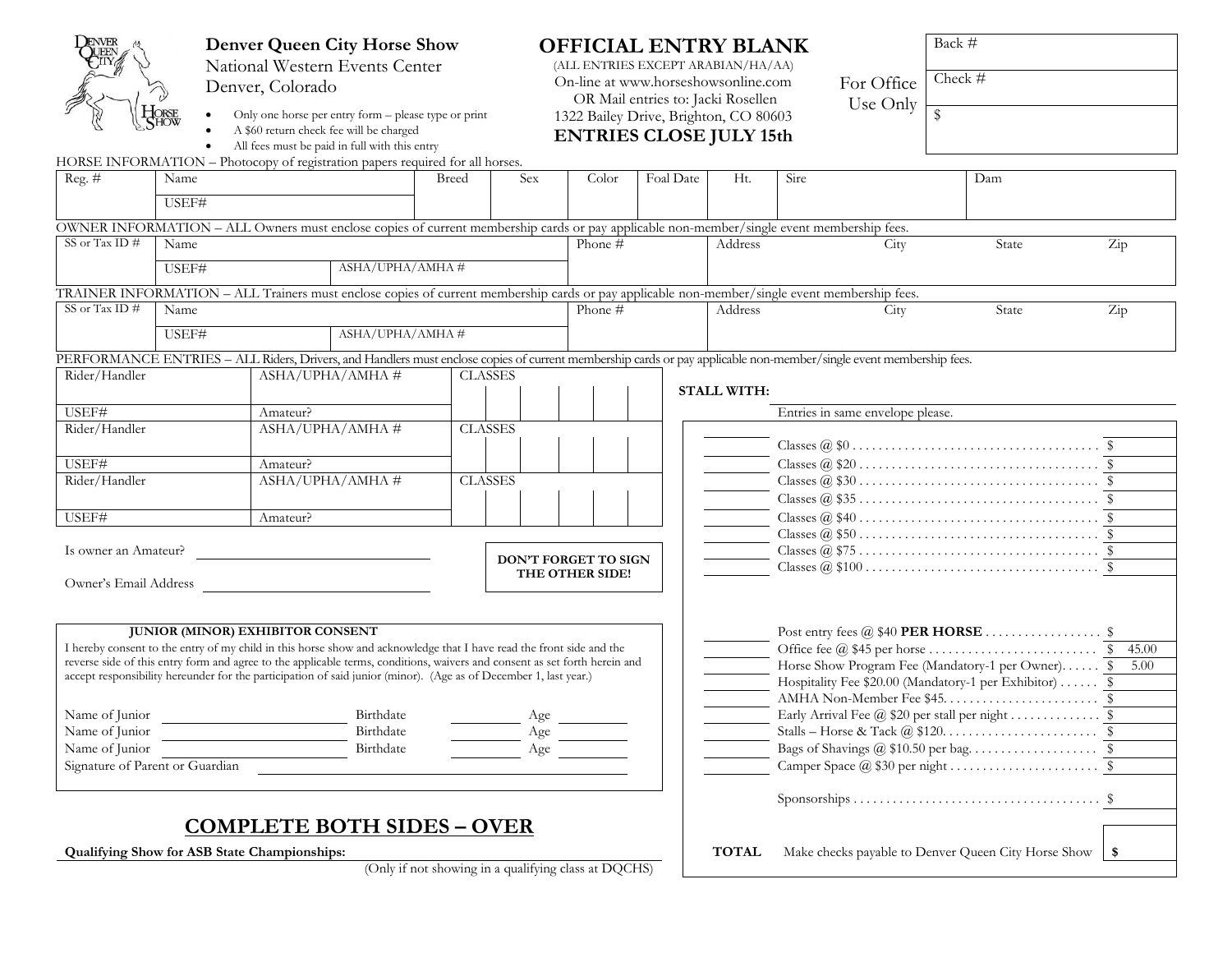# **UNITED STATES EQUESTRIAN FEDERATION, INC. ENTRY AGREEMENT**

I have read the United States Equestrian Federation, Inc. (the "Federation") Entry Agreement (GR906.4) as printed in the Prize List for this Competition and agree to all of its provisions. I understand and agree that by entering this Competition, I am subject to Federation Rules, the Prize List, and local rules of the competition. I agree to waive the right to the use of my photos at the competition, and agree that any actions against the Federation must be brought in New York State.

## The complete statement is as follows:

By entering a Federation-licensed Competition and signing this entry blank as the Owner, Lessee, Trainer, Manager, Agent, Coach, Driver, Rider, Handler, Vaulter or Longeur and on behalf of myself and my principals, representatives, employees and agents, I agree that I am subject to the Bylaws and Rules of The United States Equestrian Federation, Inc. (the "Federation") and the local rules of the Denver Queen City Horse Show (Competition). I agree to be bound by the Bylaws and Rules of the Federation and of the competition. I will accept as final the decision of the Hearing Committee on any question arising under the Rules, and agree to release and hold harmless the competition, the Federation, their officials, directors and employees for any action taken under the Rules. I represent that I am eligible to enter and/or participate under the Rules, and every horse I am entering is eligible as entered. I also agree that as a condition of and in consideration of acceptance of entry, the Federation and/or the Competition may use or assign photographs, videos, audios, cable - casts, broadcasts, internet, film, new media or other likenesses of me and my horse taken during the course of the competition for the promotion, coverage or benefit of the competition, sport, or the Federation. Those likenesses shall not be used to advertise a product and they may not be used in such a way as to jeopardize amateur status. I hereby expressly and irrevocably waive and release any rights in connection with such use, including any claim to compensation, invasion of privacy, right of publicity, or to misappropriation. The construction and application of Federation rules are governed by the laws of the State of New York, and any action instituted against the Federation must be filed in New York State. See GR908.4.

**BY SIGNING BELOW, I AGREE** to be bound by all applicable Federation Rules and all terms and provisions of this entry blank and all terms and provisions of this Prize List. If I am signing and submitting this Agreement electronically, I acknowledge that my electronic signature shall have the same validity, force and effect as if I affixed my signature by my own hand.

**RELEASE, ASSUMPTION OF RISK, WAIVER AND INDEMNIFICATION**

### **This document waives important legal rights. Read it carefully before signing.**

I AGREE in consideration for my participation in this Competition to the following: I AGREE that the "Federation" and "Competition" as used above includes all of their officials, officers, directors, employees, agents, personnel, volunteers and affiliated organizations.

I AGREE that I choose to participate voluntarily in the Competition with my horse, as a rider, driver, handler, vaulter, longeur, lessee, owner, agent, coach, trainer, or as parent or guardian of a junior exhibitor. I am fully aware and acknowledge that horse sports and the Competition involve inherent dangerous risks of accident, loss, and serious bodily injury including broken bones, head injuries, trauma, pain, suffering, or death ("Harm").

I AGREE to hold harmless and release the Federation and the Competition from all claims for money damages or otherwise for any Harm to me or my horse and for any Harm of any nature caused by me or my horse to others, even if the Harm arises or results, directly or indirectly, from the negligence of the Federation or the Competition.

I AGREE to expressly assume all risks of Harm to me or my horse, including Harm resulting from the negligence of the Federation or the Competition.

I AGREE to indemnify (that is, to pay any losses, damages, or costs incurred by) the Federation and the Competition and to hold them harmless with respect to claims for Harm to me or my horse, and for claims made by others for any Harm caused by me or my horse while at the Competition.

I have read the Federation Rules about protective equipment, including GR801 and, if applicable, EV114 and I understand that I am entitled to wear protective equipment without penalty, and I acknowledge that the Federation strongly encourages me to do so while WARNING that no protective equipment can guard against all injuries.

If I am a parent or guardian of a junior exhibitor, I consent to the child's participation and AGREE to all of the above provisions and AGREE to assume all of the obligations of this Release on the child's behalf.

I represent that I have the requisite training, coaching and abilities to safely compete in this competition.

I AGREE that if I am injured at this competition, the medical personnel treating my injuries may provide information on my injury and treatment to the Federation on the official USEF accident/injury report form. BY SIGNING BELOW, I AGREE to be bound by all applicable Federation Rules and all terms and provisions of this entry blank and all terms and provisions of this Prize List. If I am signing and submitting this Agreement electronically, I acknowledge that my electronic signature shall have the same validity, force and effect as if I affixed my signature by my own hand.

| Owner/Agent<br>(mandatory)                                                                     | US Citizen? $\Box$ Yes $\Box$ No    | Trainer (mandatory)                                                   | US Citizen? $\Box$ Yes $\Box$ No |  |  |  |  |
|------------------------------------------------------------------------------------------------|-------------------------------------|-----------------------------------------------------------------------|----------------------------------|--|--|--|--|
| Signature:                                                                                     |                                     | Signature:                                                            |                                  |  |  |  |  |
| Print name:                                                                                    |                                     | Print name:                                                           |                                  |  |  |  |  |
| Coach (if applicable)<br>Signature:                                                            | US Citizen? $\Box$ Yes $\Box$ No    | Rider/Driver/Handler/<br>Vaulter/Longeur<br>(mandatory)<br>Signature: | US Citizen? $\Box$ Yes $\Box$ No |  |  |  |  |
| Print name:                                                                                    |                                     | Print name:                                                           |                                  |  |  |  |  |
| Rider/Driver/Handler/<br>Vaulter/Longeur<br>(mandatory)                                        | US Citizen? $\Box$ Yes $\Box$<br>No | Rider/Driver/Handler/<br>Vaulter/Longeur<br>(mandatory)               | US Citizen? $\Box$ Yes $\Box$ No |  |  |  |  |
| Signature:                                                                                     |                                     | Signature:                                                            |                                  |  |  |  |  |
| Print name:                                                                                    |                                     | Print name:                                                           |                                  |  |  |  |  |
| Parent/Guardian Signature (required if<br>rider/driver/handler/vaulter/longeur is<br>a minor): |                                     |                                                                       |                                  |  |  |  |  |
| Parent/Guardian Printed Name:                                                                  |                                     | Phone:                                                                |                                  |  |  |  |  |
| <b>Emergency Contact Name:</b>                                                                 |                                     |                                                                       |                                  |  |  |  |  |

#### **Phone Number:**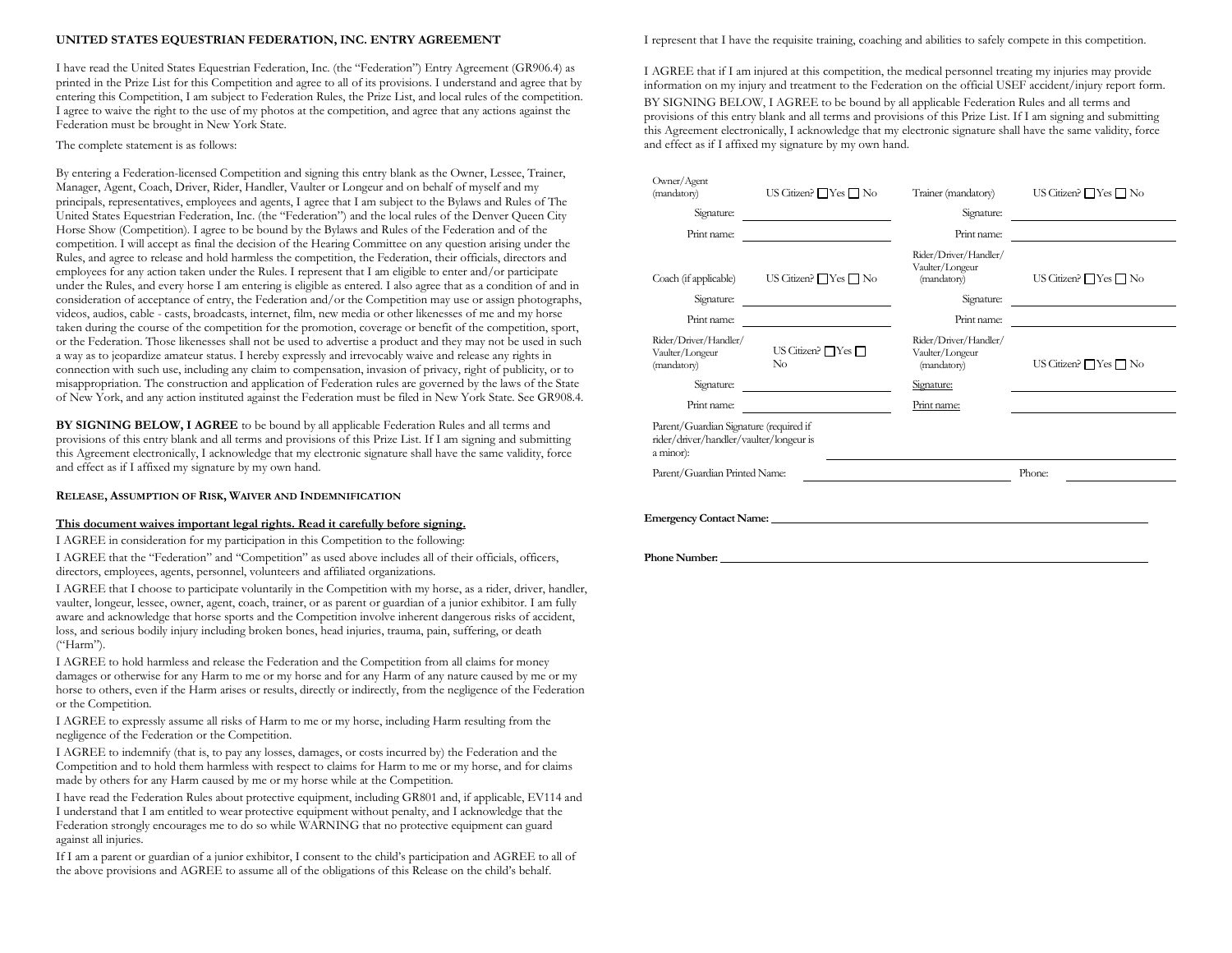| <b>ALDRAD</b>                                                                                                        | Colorado Fall Charity Horse Show<br>National Western Events Center | <b>ARABIAN &amp; HA/AA ENTRIES</b><br>For Office<br>On-line at www.horseshowsonline.com |                                                                                                                            |       |                      |                 | Back #<br>Check # |           |                                       |                                                                                                                                                                    |                                                     |                      |
|----------------------------------------------------------------------------------------------------------------------|--------------------------------------------------------------------|-----------------------------------------------------------------------------------------|----------------------------------------------------------------------------------------------------------------------------|-------|----------------------|-----------------|-------------------|-----------|---------------------------------------|--------------------------------------------------------------------------------------------------------------------------------------------------------------------|-----------------------------------------------------|----------------------|
|                                                                                                                      | Denver, Colorado                                                   | OR Mail entries to: Jacki Rosellen                                                      |                                                                                                                            |       |                      |                 | Use Only          |           |                                       |                                                                                                                                                                    |                                                     |                      |
|                                                                                                                      |                                                                    |                                                                                         | Only one horse per entry form - please type or print                                                                       |       |                      |                 |                   |           | 1322 Bailey Drive, Brighton, CO 80603 |                                                                                                                                                                    |                                                     |                      |
|                                                                                                                      |                                                                    |                                                                                         | A \$60 return check fee will be charged<br>All fees must be paid in full with this entry                                   |       |                      |                 |                   |           | <b>ENTRIES CLOSE JULY 15th</b>        |                                                                                                                                                                    |                                                     |                      |
| HORSE INFORMATION - Photocopy of registration papers required for all horses.                                        |                                                                    |                                                                                         |                                                                                                                            |       |                      |                 |                   |           |                                       |                                                                                                                                                                    |                                                     |                      |
| Reg. $#$                                                                                                             | Name                                                               |                                                                                         |                                                                                                                            | Breed | <b>Sex</b>           | Color           |                   | Foal Date | Ht.                                   | Sire                                                                                                                                                               | Dam                                                 |                      |
|                                                                                                                      |                                                                    |                                                                                         |                                                                                                                            |       |                      |                 |                   |           |                                       |                                                                                                                                                                    |                                                     |                      |
|                                                                                                                      |                                                                    |                                                                                         |                                                                                                                            |       |                      |                 |                   |           |                                       |                                                                                                                                                                    |                                                     |                      |
|                                                                                                                      |                                                                    |                                                                                         |                                                                                                                            |       |                      |                 |                   |           |                                       | OWNER INFORMATION - ALL Owners must enclose copies of current membership cards or pay applicable non-member/single event membership fees.                          |                                                     |                      |
| SS or Tax ID $#$                                                                                                     | Name                                                               |                                                                                         |                                                                                                                            |       |                      | Phone #         |                   |           | Address                               | City                                                                                                                                                               | State                                               | $\operatorname{Zip}$ |
|                                                                                                                      |                                                                    |                                                                                         | $AHA \#$                                                                                                                   |       |                      |                 |                   |           |                                       |                                                                                                                                                                    |                                                     |                      |
|                                                                                                                      |                                                                    |                                                                                         |                                                                                                                            |       |                      |                 |                   |           |                                       | TRAINER INFORMATION - ALL Trainers must enclose copies of current membership cards or pay applicable non-member/single event membership fees.                      |                                                     |                      |
| SS or Tax ID #                                                                                                       | Name                                                               |                                                                                         |                                                                                                                            |       |                      | Phone #         |                   |           | Address                               | City                                                                                                                                                               | State                                               | $\operatorname{Zip}$ |
|                                                                                                                      |                                                                    |                                                                                         | $AHA \#$                                                                                                                   |       |                      |                 |                   |           |                                       |                                                                                                                                                                    |                                                     |                      |
|                                                                                                                      |                                                                    |                                                                                         |                                                                                                                            |       |                      |                 |                   |           |                                       |                                                                                                                                                                    |                                                     |                      |
| Rider/Handler                                                                                                        |                                                                    | AHA#                                                                                    |                                                                                                                            |       | <b>CLASSES</b>       |                 |                   |           |                                       | PERFORMANCE ENTRIES - ALL Riders, Drivers, and Handlers must enclose copies of current membership cards or pay applicable non-member/single event membership fees. |                                                     |                      |
|                                                                                                                      |                                                                    |                                                                                         |                                                                                                                            |       |                      |                 |                   |           | <b>STALL WITH:</b>                    |                                                                                                                                                                    |                                                     |                      |
|                                                                                                                      |                                                                    | Amateur?                                                                                |                                                                                                                            |       |                      |                 |                   |           |                                       | Entries in same envelope please.                                                                                                                                   |                                                     |                      |
| Rider/Handler                                                                                                        |                                                                    | AHA#                                                                                    |                                                                                                                            |       | <b>CLASSES</b>       |                 |                   |           |                                       |                                                                                                                                                                    |                                                     |                      |
|                                                                                                                      |                                                                    |                                                                                         |                                                                                                                            |       |                      |                 |                   |           |                                       |                                                                                                                                                                    |                                                     |                      |
|                                                                                                                      |                                                                    | Amateur?                                                                                |                                                                                                                            |       |                      |                 |                   |           |                                       |                                                                                                                                                                    |                                                     |                      |
| Rider/Handler                                                                                                        |                                                                    | AHA#                                                                                    |                                                                                                                            |       | <b>CLASSES</b>       |                 |                   |           |                                       |                                                                                                                                                                    |                                                     |                      |
|                                                                                                                      |                                                                    |                                                                                         |                                                                                                                            |       |                      |                 |                   |           |                                       |                                                                                                                                                                    |                                                     |                      |
|                                                                                                                      |                                                                    | Amateur?                                                                                |                                                                                                                            |       |                      |                 |                   |           |                                       |                                                                                                                                                                    |                                                     |                      |
|                                                                                                                      |                                                                    |                                                                                         |                                                                                                                            |       |                      |                 |                   |           |                                       |                                                                                                                                                                    |                                                     |                      |
| Is owner an Amateur?                                                                                                 |                                                                    |                                                                                         |                                                                                                                            |       | DON'T FORGET TO SIGN |                 |                   |           |                                       |                                                                                                                                                                    |                                                     |                      |
|                                                                                                                      |                                                                    |                                                                                         |                                                                                                                            |       |                      | THE OTHER SIDE! |                   |           |                                       |                                                                                                                                                                    |                                                     |                      |
| Owner's Email Address                                                                                                |                                                                    |                                                                                         |                                                                                                                            |       |                      |                 |                   |           |                                       |                                                                                                                                                                    |                                                     | 5.00<br>5.00         |
|                                                                                                                      |                                                                    |                                                                                         |                                                                                                                            |       |                      |                 |                   |           |                                       |                                                                                                                                                                    |                                                     |                      |
|                                                                                                                      | <b>JUNIOR (MINOR) EXHIBITOR CONSENT</b>                            |                                                                                         |                                                                                                                            |       |                      |                 |                   |           |                                       |                                                                                                                                                                    |                                                     |                      |
| I hereby consent to the entry of my child in this horse show and acknowledge that I have read the front side and the |                                                                    |                                                                                         |                                                                                                                            |       |                      |                 |                   |           |                                       |                                                                                                                                                                    | 45.00<br>$^{\circ}$                                 |                      |
|                                                                                                                      |                                                                    |                                                                                         | reverse side of this entry form and agree to the applicable terms, conditions, waivers and consent as set forth herein and |       |                      |                 |                   |           |                                       | Horse Show Program Fee (Mandatory-1 per Owner) \$<br>5.00                                                                                                          |                                                     |                      |
|                                                                                                                      |                                                                    |                                                                                         | accept responsibility hereunder for the participation of said junior (minor). (Age as of December 1, last year.)           |       |                      |                 |                   |           |                                       | Hospitality Fee \$20.00 (Mandatory-1 per Exhibitor)  \$                                                                                                            |                                                     |                      |
|                                                                                                                      |                                                                    |                                                                                         |                                                                                                                            |       |                      |                 |                   |           |                                       |                                                                                                                                                                    |                                                     |                      |
| Name of Junior                                                                                                       |                                                                    |                                                                                         | Birthdate                                                                                                                  |       | Age                  |                 |                   |           |                                       |                                                                                                                                                                    |                                                     |                      |
| Name of Junior                                                                                                       |                                                                    |                                                                                         | Birth date                                                                                                                 |       | Age                  |                 |                   |           |                                       |                                                                                                                                                                    |                                                     |                      |
| Name of Junior                                                                                                       |                                                                    |                                                                                         | Birth date                                                                                                                 |       | Age                  |                 |                   |           |                                       |                                                                                                                                                                    |                                                     |                      |
| Signature of Parent or Guardian                                                                                      |                                                                    |                                                                                         |                                                                                                                            |       |                      |                 |                   |           |                                       |                                                                                                                                                                    |                                                     |                      |
|                                                                                                                      |                                                                    |                                                                                         |                                                                                                                            |       |                      |                 |                   |           |                                       |                                                                                                                                                                    |                                                     |                      |
|                                                                                                                      |                                                                    |                                                                                         | <b>COMPLETE BOTH SIDES - OVER</b>                                                                                          |       |                      |                 |                   |           | <b>TOTAL</b>                          |                                                                                                                                                                    | Make checks payable to Denver Queen City Horse Show | 1\$                  |